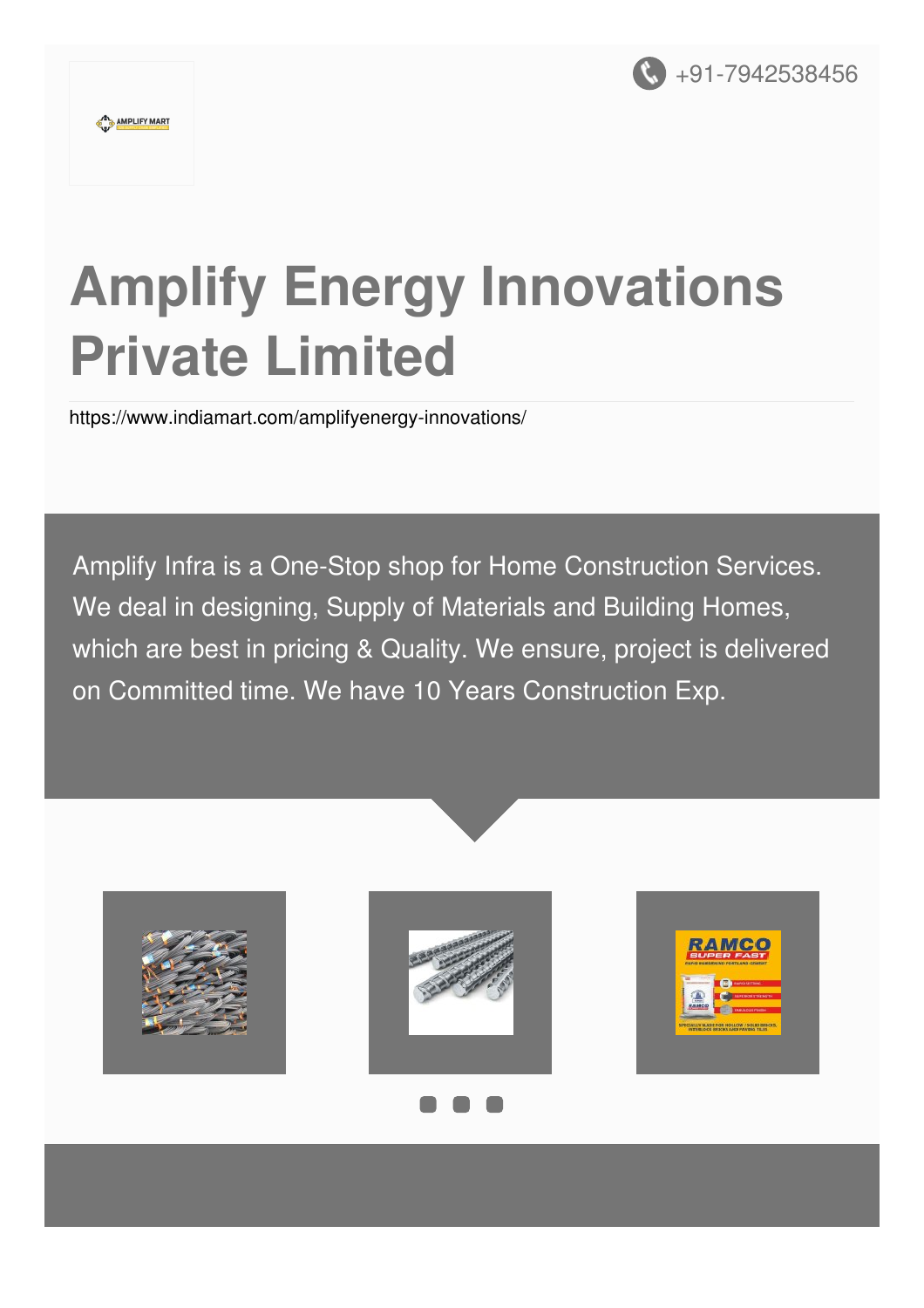## About Us

Established in the year **2009** we "**Amplify Energy Innovations Private Limited**." are engaged as the Solar Water Pumps,Solar panel,Water Purifiers etc. The products are highly acknowledged. They are known to make use of the best quality components, coupled with the latest technology.

We have an advanced infrastructural base that is equipped with all the essential amenities. Thus, we aim to understand the diverse needs of our clients and offer suitable range of products. Being a client-centric firm, our main is to accomplish the customers' needs very competently.

Under the guidance of our mentor "**Mr.Yashwant Ram M**. " we have become the best option of our clients. Our mentor has years of understanding of this arena.

#### **For more information, please visit**

<https://www.indiamart.com/amplifyenergy-innovations/profile.html>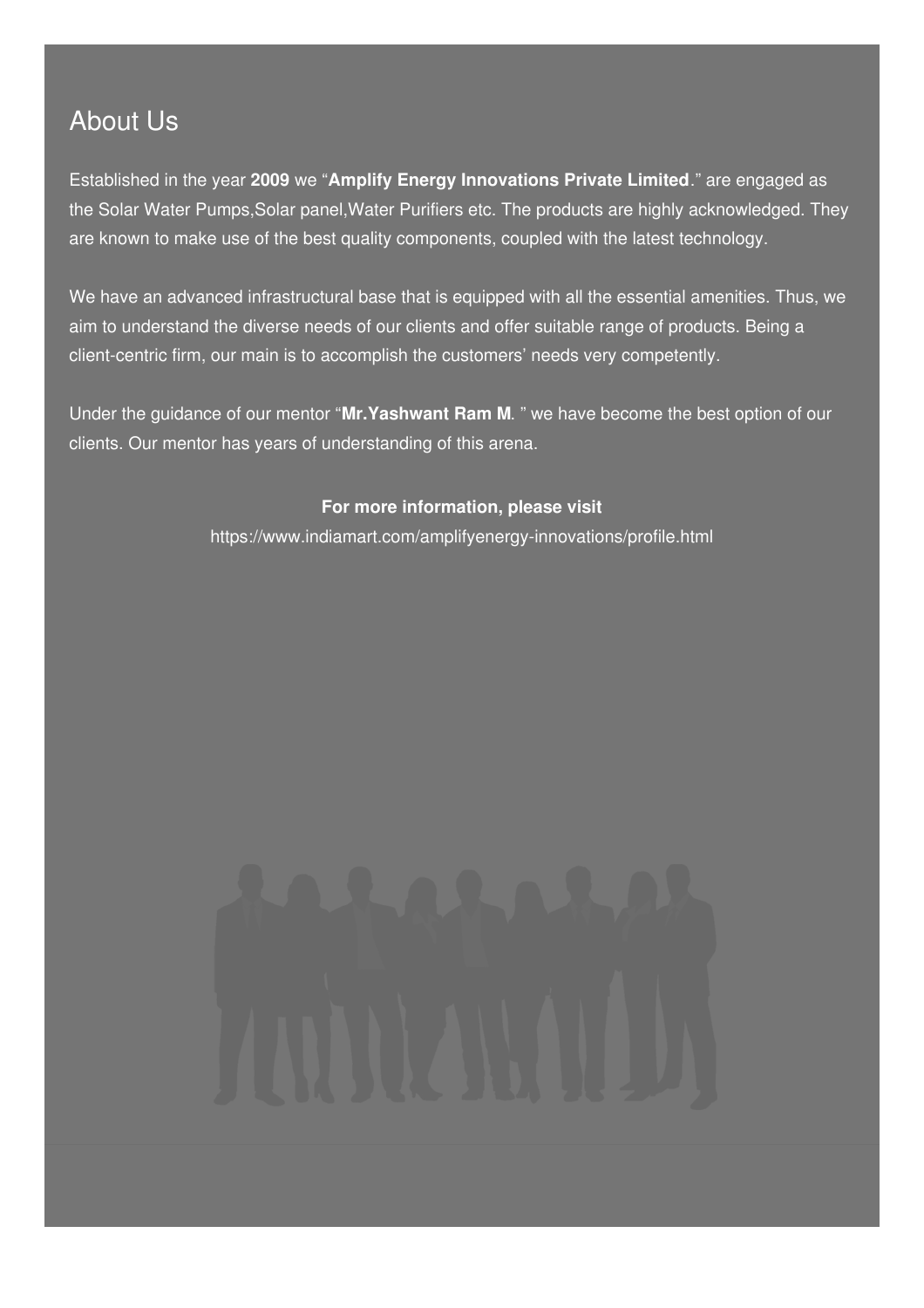#### **MILD STEEL TMT BAR**



Dhanalakshmi TMT Bars 8mm<br>
Dhanalakshmi TMT Bars



10mm



Dhanalakshmi TMT Bars 12mm



Dhanalakshmi TMT Bars 16mm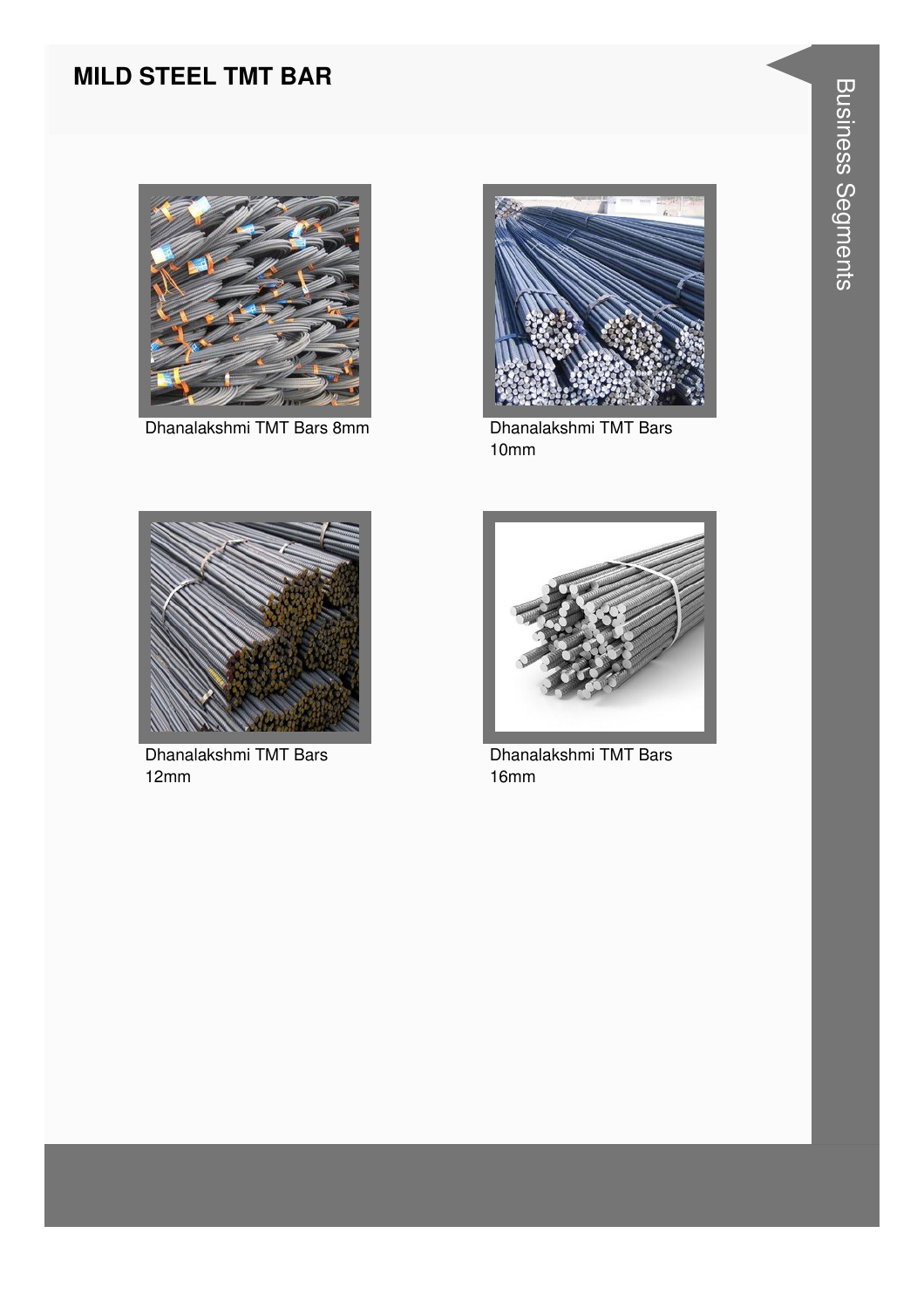#### **TMT BARS**



Jairaj Tmt Steel



Tata Tmt Bars 12mm



Shree Steel



Vizag Steel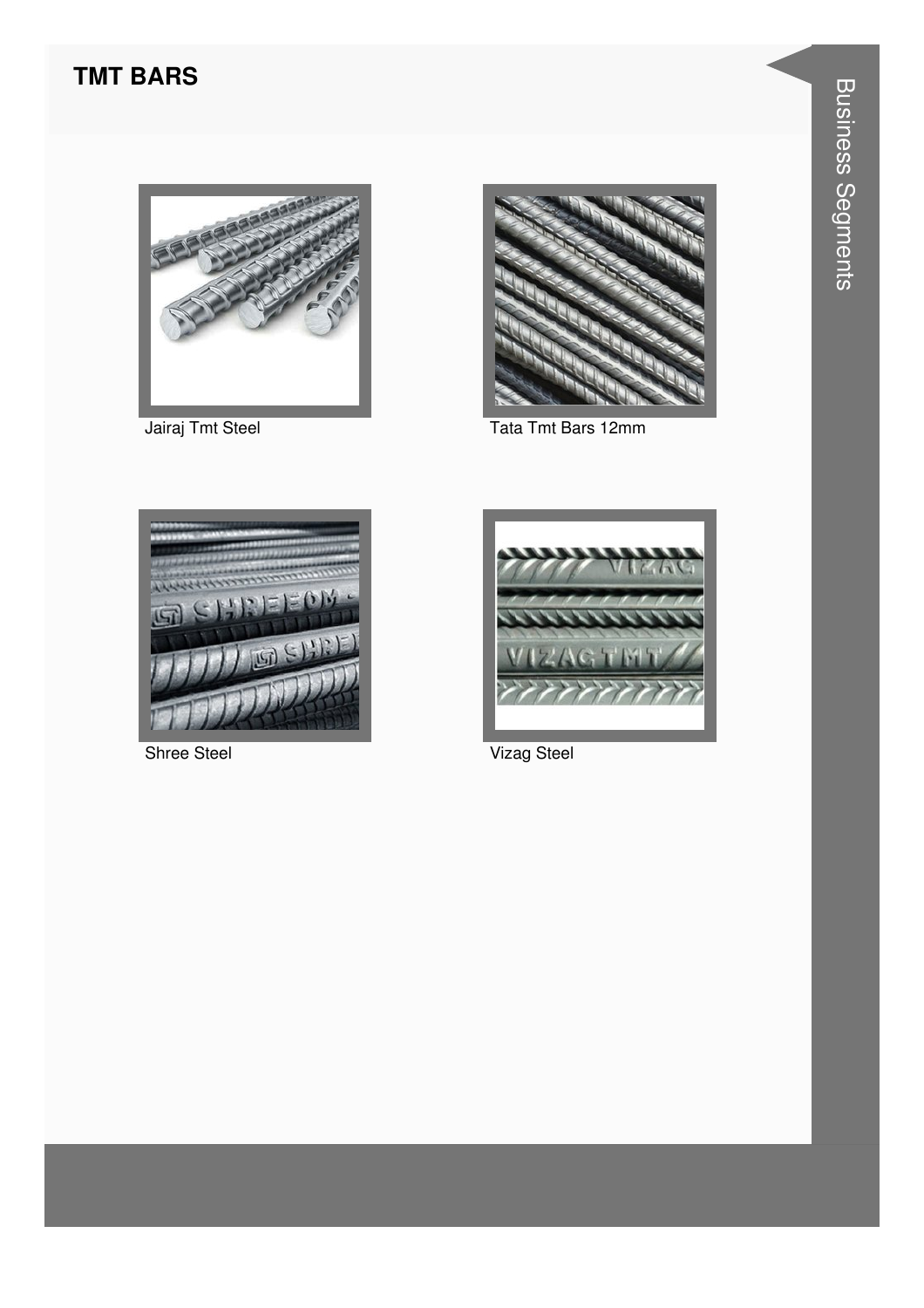#### **RAMCO CEMENT**



Ramco Super Fast Cement, Packaging Size, 50 kg



Ramco Cement- Supercrete



Ramco 43 Grade Cement, Packing Size: 50 Kg, Cement Grade: Grade 43



Ramco 53 Grade Cement, Grade: Grade 53, Packaging Size: 50 Kg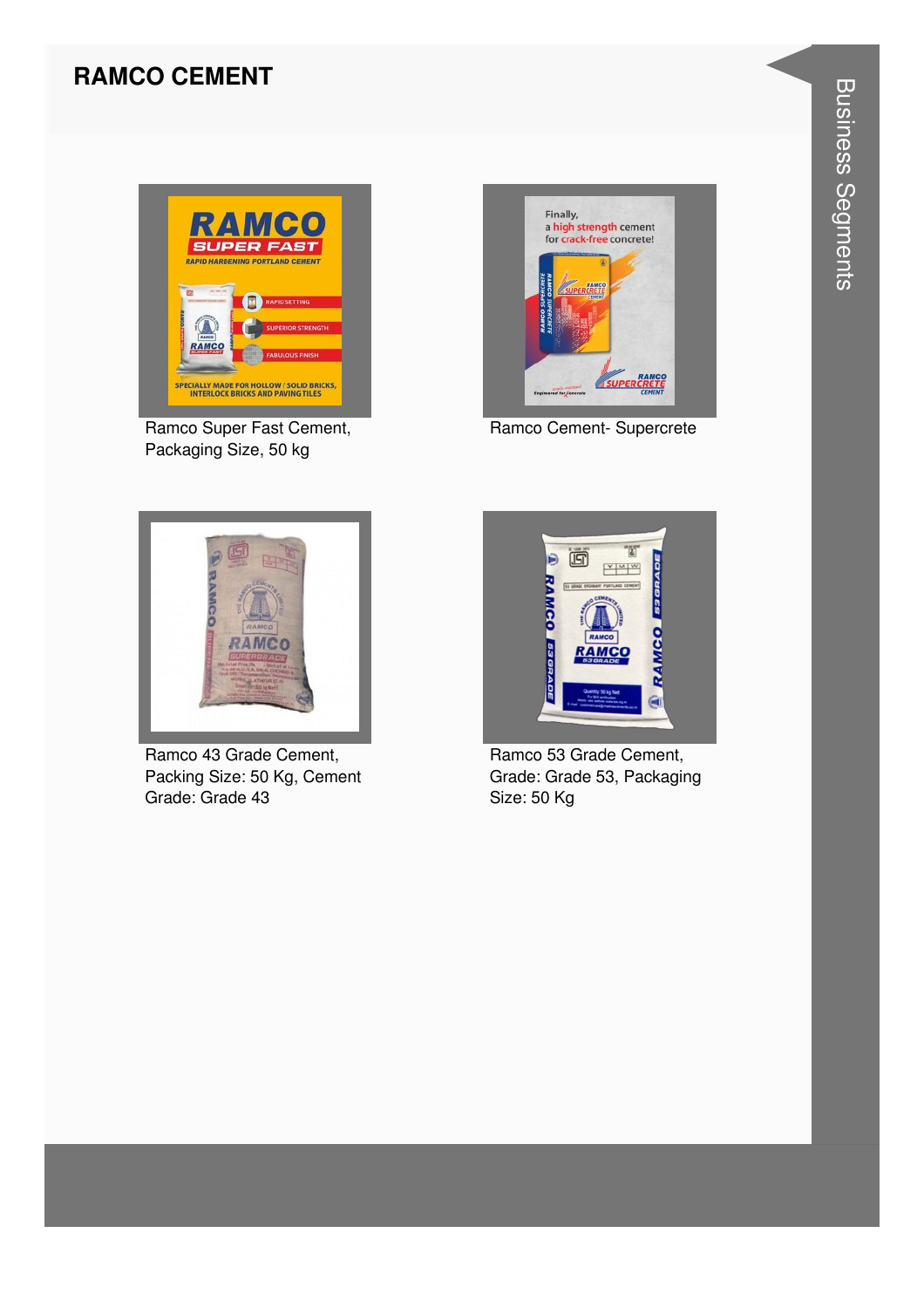#### **CONSTRUCTION SERVICES**



**House Construction Economy** Package



Home Construction - Economy Package



**Individual Home Construction** 



**Apartment Construction** Service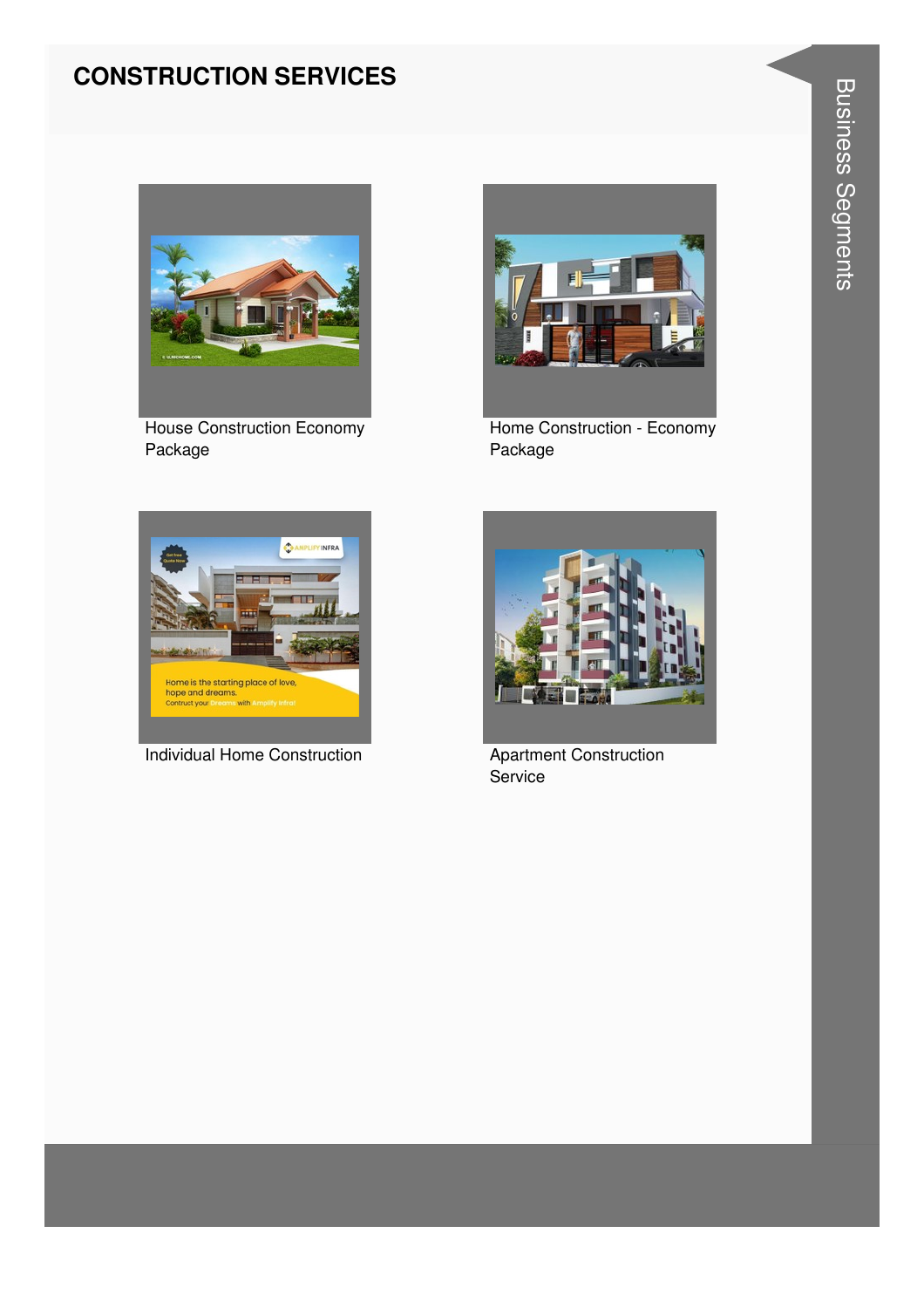### **ROBO SAND**





Aggregate **8mm Aggregate** 





10mm Aggregate 12mm Aggregate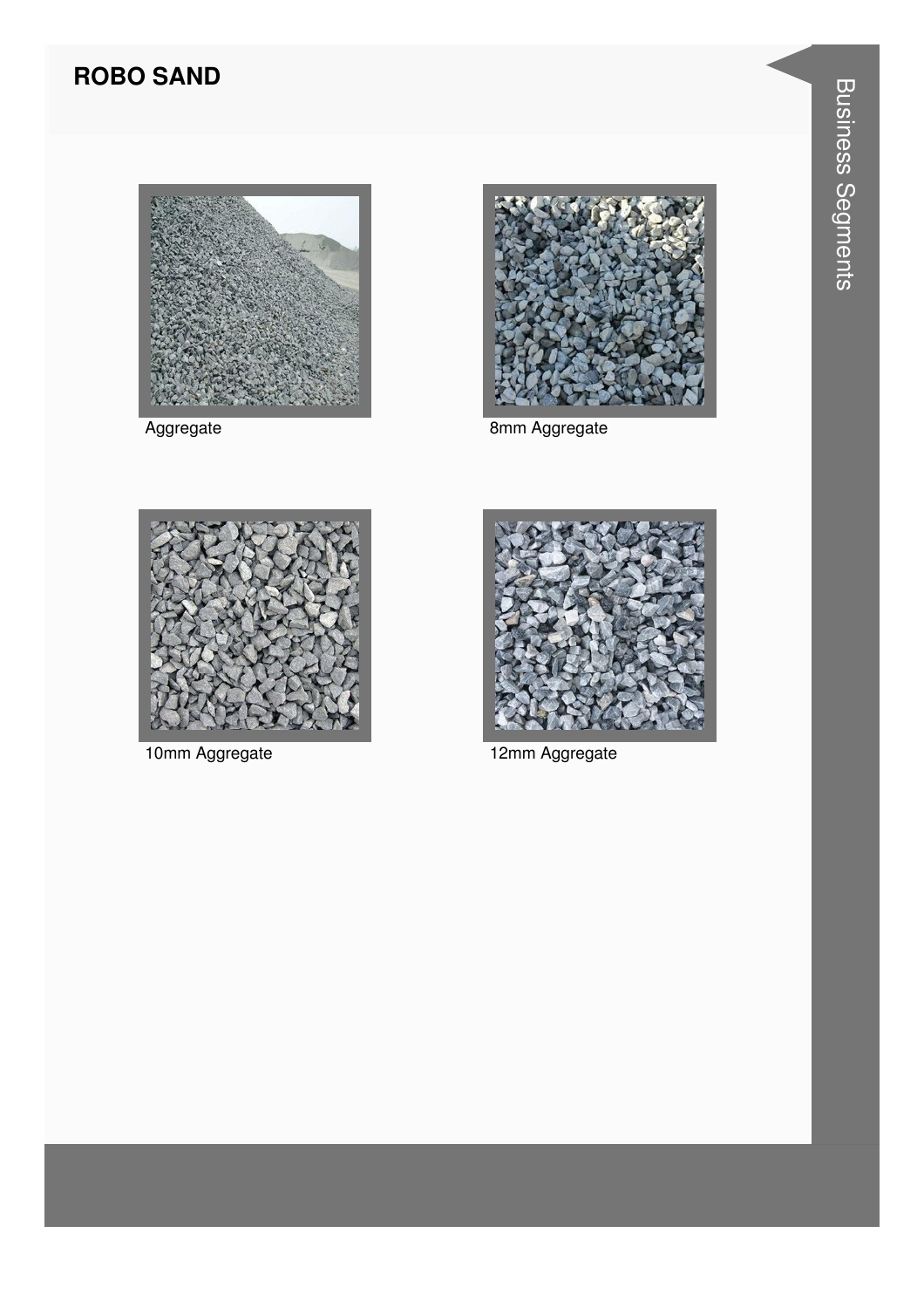#### **CEMENT**



**Ultratech Cement** 



Shree Cement OPC



Shree Cement PPC



**Bharathi UltraFast Cement**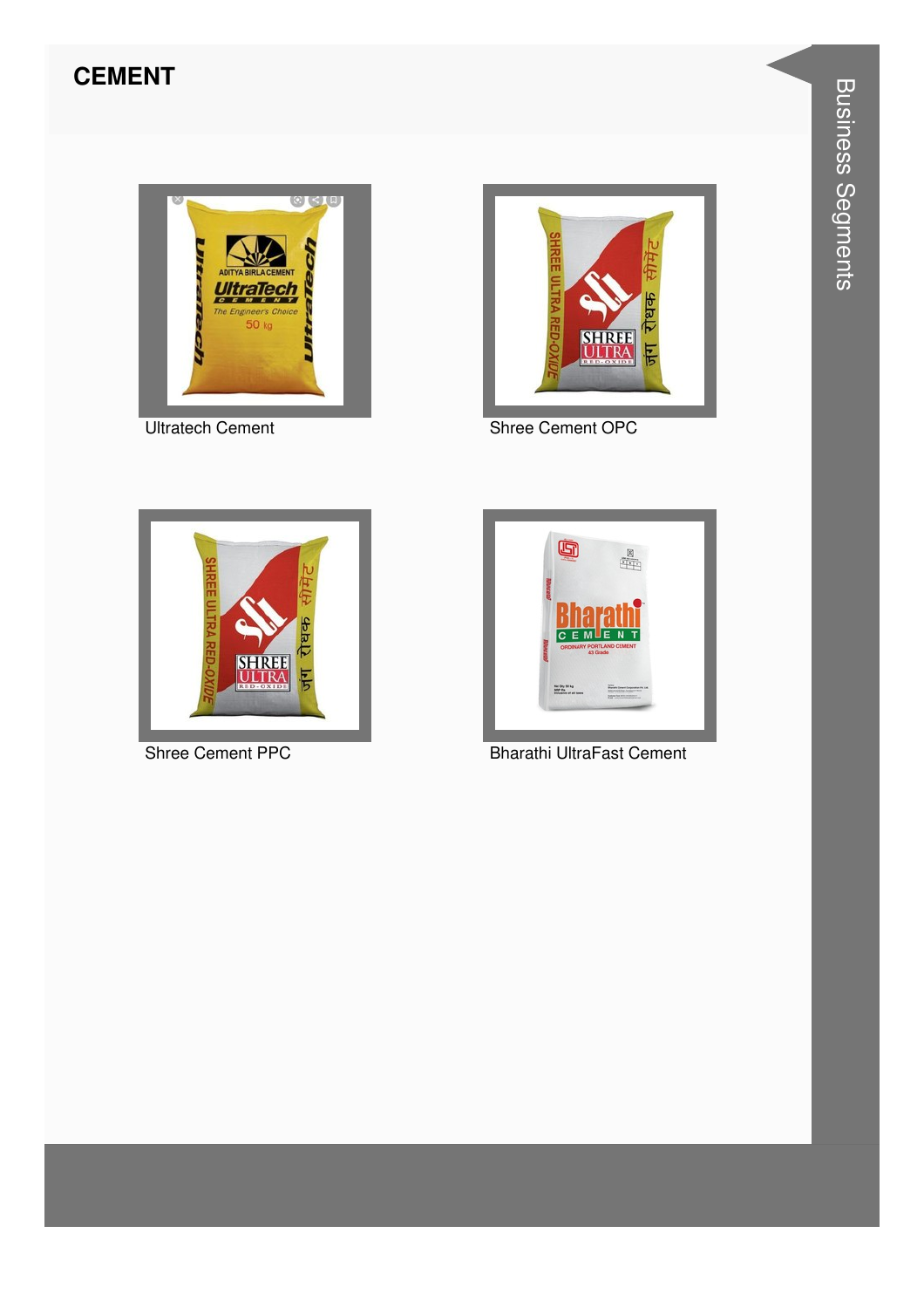#### **BIRLA A 1 CEMENT**



Birla A 1 Cement



Birla A-1 OPC 43



**Birla A1 Ppc Cement**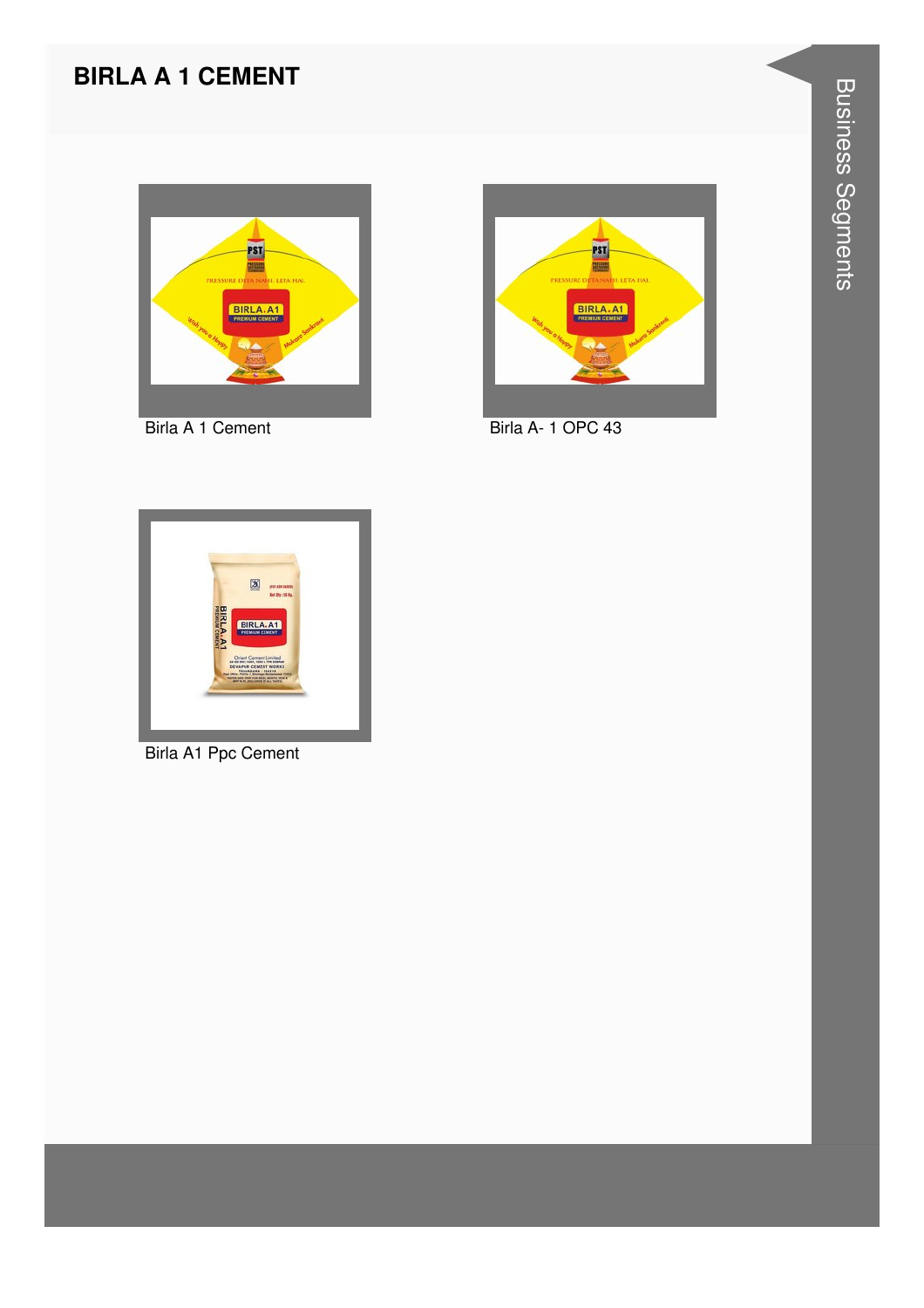### **OTHER PRODUCTS:**



Dhanalakshmi TMT Bars  $25mm$ 



Tata Tmt Bars 10mm



Ramco Super Steel



**Commercial Complex** Construction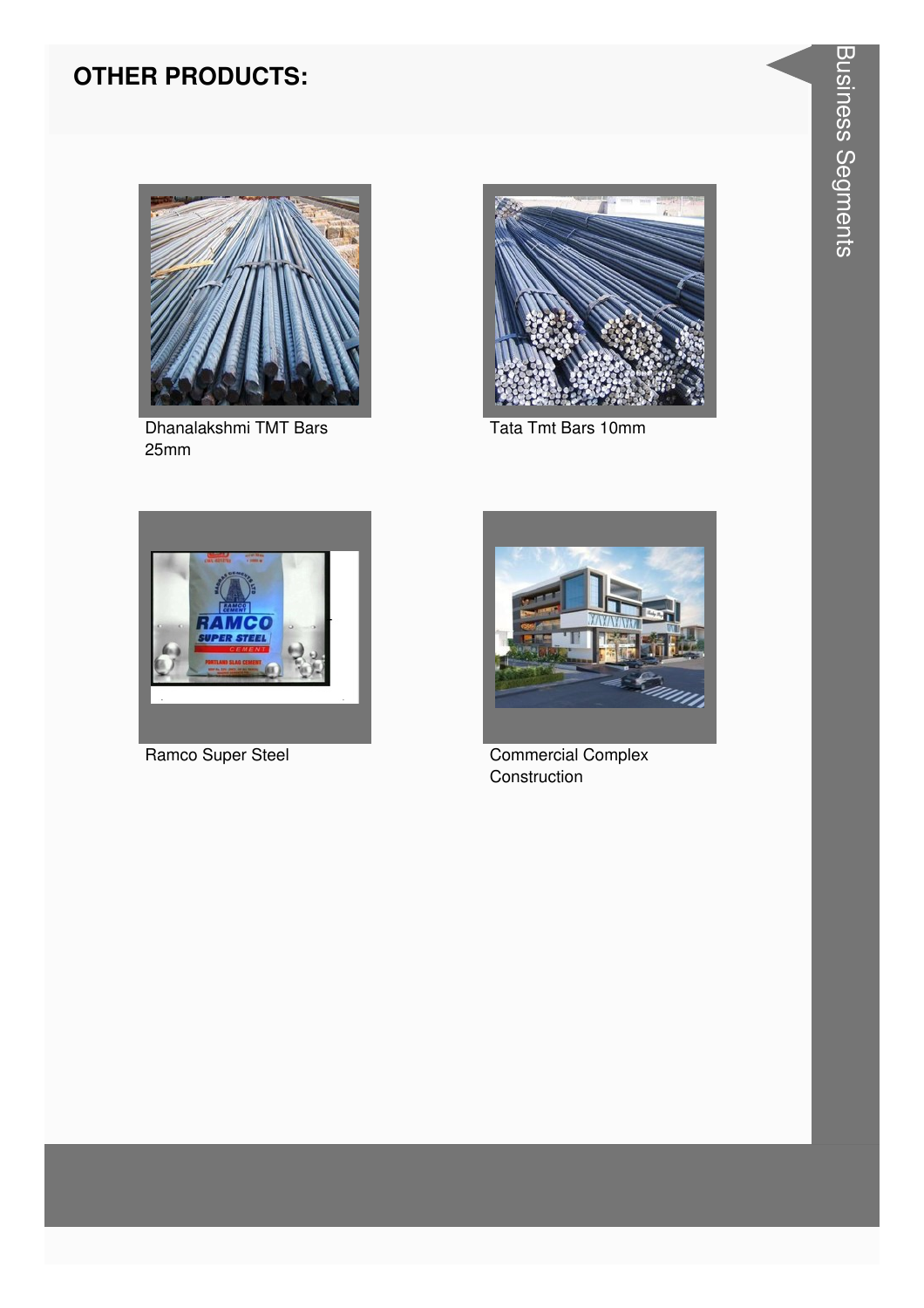# Factsheet

| Year of Establishment            | : 2019                                 |
|----------------------------------|----------------------------------------|
| <b>Nature of Business</b>        | : Real Estate / Builders / Contractors |
| <b>Total Number of Employees</b> | $: 11$ to 25 People                    |